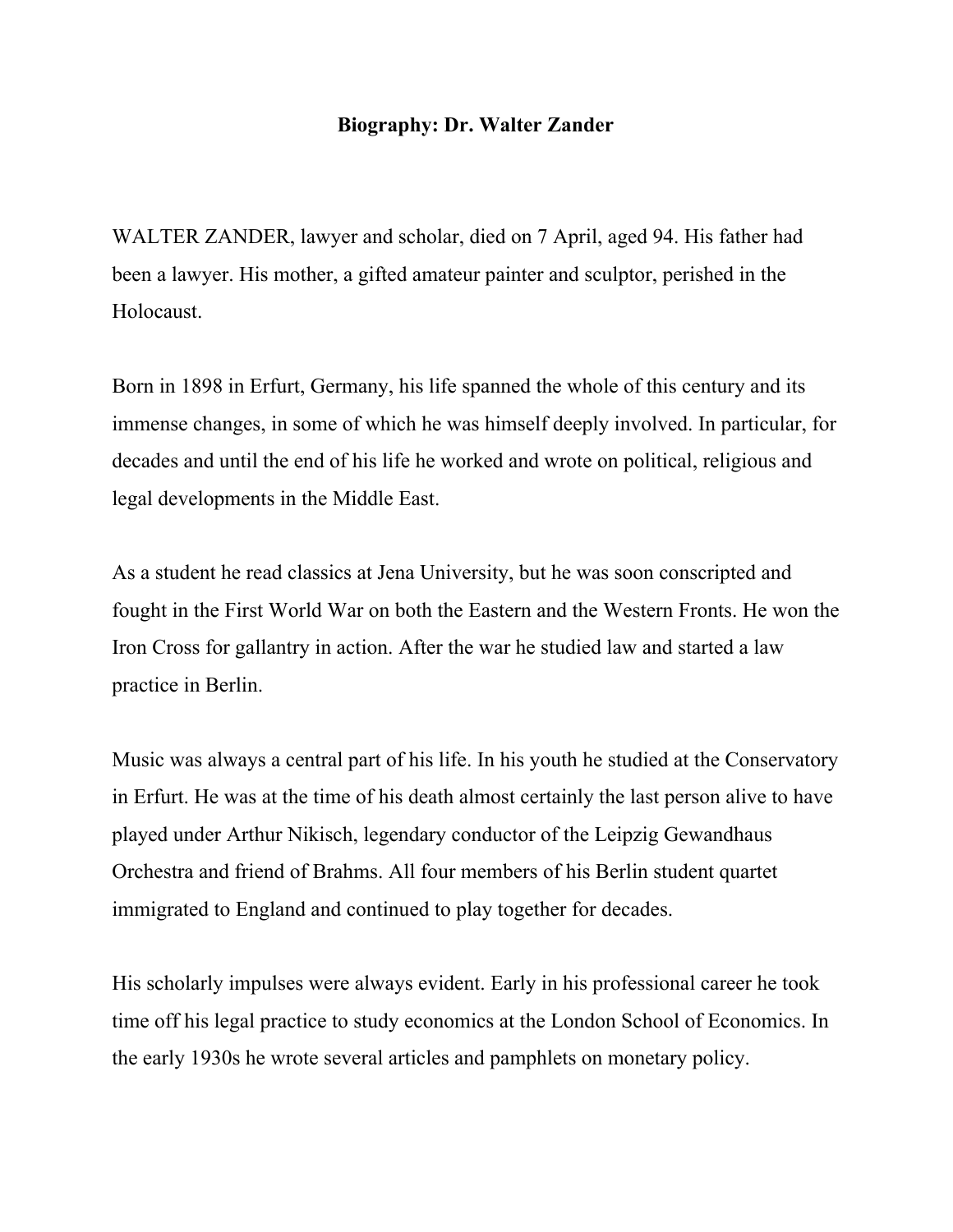In 1930, he married Gretl Magnus, daughter of the well-known physiologist Rudolf Magnus. She shared and nurtured his love of family and community life. They started their family in Berlin, but by 1937, as a result of the Nazi persecution, they immigrated to England with their three young children, Michael, Luke and Angelica. Benjamin, their fourth child, was born in 1939.

In 1944, Walter Zander became Secretary of the British Friends of the Hebrew University in Jerusalem, a job he held for 27 years and which he expanded far beyond its original role of fund-raising. In particular, seeing the importance for Israel of developing strong external cultural and political links, he took the lead in fostering and developing Asian and African studies at the University. On his retirement as Secretary of the Friends he became a Governor of the University.

One of his principal concerns over years was the attitude of Israel toward the Arabs. In 1948, his pamphlet *Is this the Way?* addressed the problem of both securing the new State of Israel and making proper arrangements, including compensation, for the indigenous Palestinian population. Leo Baeck, former Chief Rabbi of Berlin, commenting on the pamphlet, wrote: 'I was time and again moved by the courage, the straightforwardness, and the accuracy of your arguments.' The pamphlet led to an invitation from Mahatma Gandhi to participate as the only Jew in a conference on world conflict situations held in India.

In 1972, at the age of 72, he retired from the Friends, as he said 'to devote his remaining years to study'. Principally through his close friend for more than fifty years, the Arab scholar the late Albert Hourani, he became Senior Associate Fellow of St Anthony's College, attached to the Middle East Centre. The connection with St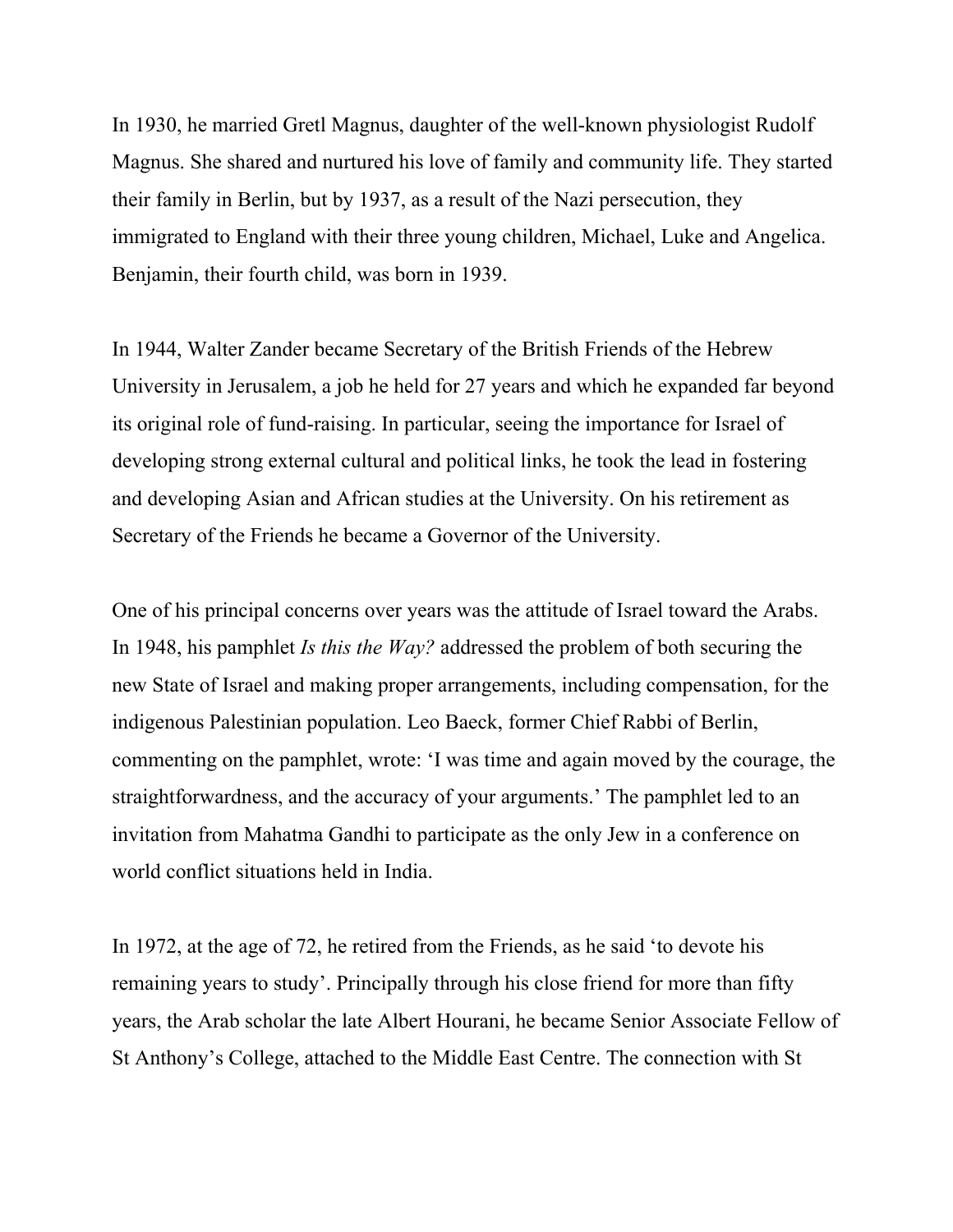Anthony's in his seventies and eighties was for him the culmination of his intellectual life.

In 1971, he published *Israel and the Holy Places of Christendom*, which established him as an authority in this complex field involving religious, legal and territorial disputes and on which he wrote further scholarly articles. His last major publication, in the *Israel Law Review* in 1982, concerned a historic dispute between the Coptic and the Ethiopian Churches.

The aim in these publications, as always, was to find ways in which a spirit of tolerance and understanding could help resolve deep-rooted tensions and animosities. To bring Jews, Muslims and Christians together and, above all, to find ways of creating peace between Jews and Arabs, were Walter Zander's abiding concerns to which he brought his full range of scholarly, legal, human and spiritual gifts.

These qualities were evident in every aspect of his life: in his natural gift for friendship, his total involvement in the lives of his children and grandchildren, and his deep interest in everyone he met.

In 1988, on the occasion of his 90th birthday, Sir Isaiah Berlin wrote:

*'Walter Zander is probably the purest-hearted man I have ever met during my long life. He seems to me to be moved by a vision of spiritual ideals shared by the major religious faiths and forms of life shaped and dedicated to such ideals ... If ever there was an embodiment of integrity and the disinterested pursuit of the good life, these qualities shine through in everything that he has done and been.'*